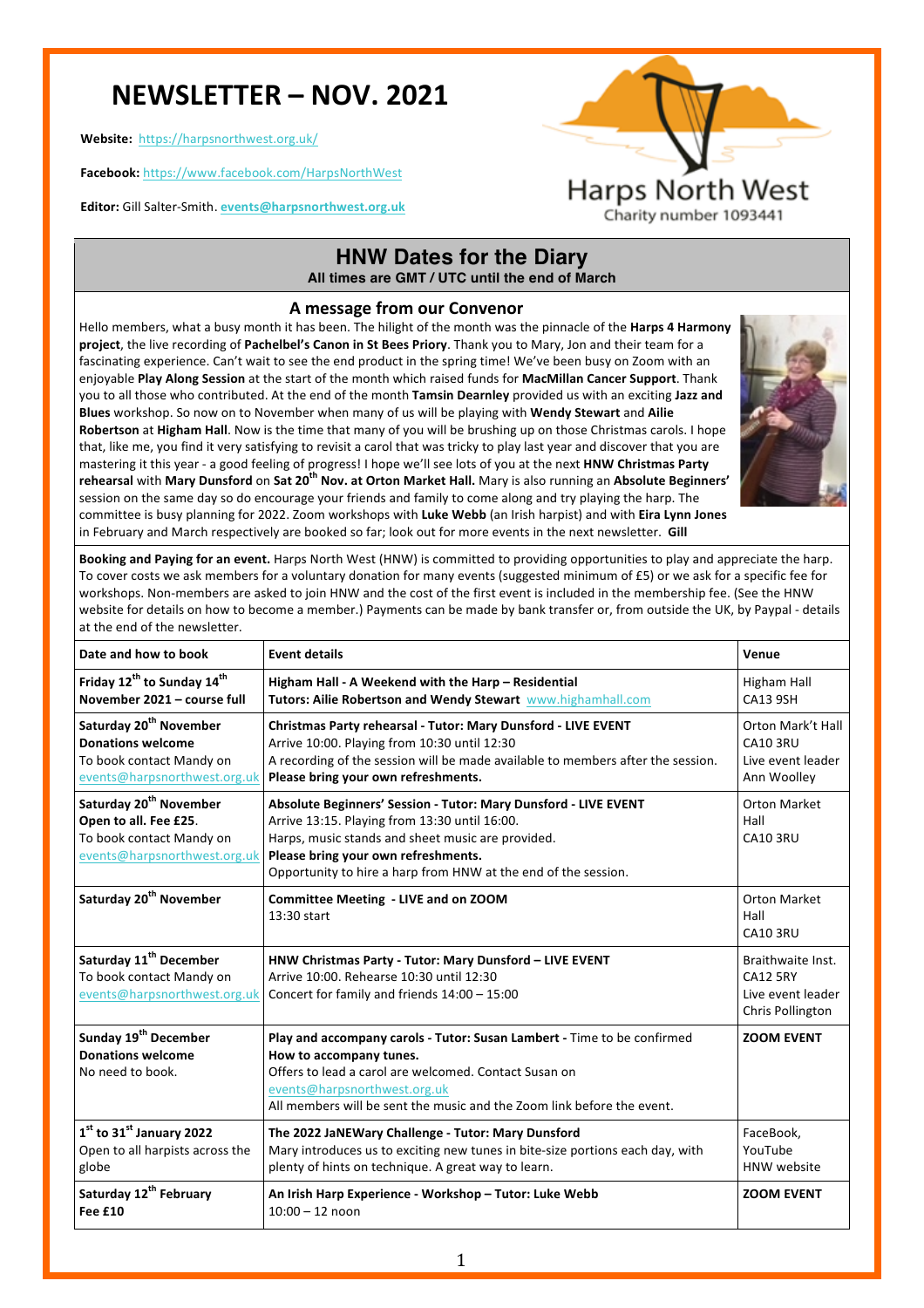| Ref: LUKE & your initials<br>To book contact Mandy on<br>events@harpsnorthwest.org.uk                                                                                                                                   | https://www.lukewebbharpist.com There are lots of pieces on YouTube too.<br>https://www.youtube.com/watch?v=IBSgXyiH7PQ<br>Those who have signed up will be sent the sheet music & a Zoom link before the<br>event.                                                                                                                                                                           |  |                                                |  |  |
|-------------------------------------------------------------------------------------------------------------------------------------------------------------------------------------------------------------------------|-----------------------------------------------------------------------------------------------------------------------------------------------------------------------------------------------------------------------------------------------------------------------------------------------------------------------------------------------------------------------------------------------|--|------------------------------------------------|--|--|
| Sunday 27 <sup>th</sup> March 2022<br>Fee: £10<br>Ref: EIRALG & your initials<br>To book contact Mandy on<br>events@harpsnorthwest.org.uk                                                                               | 'From the First Note' - Workshop - Tutor: Eira Lynn Jones<br>10:00 to 12noon<br>Eira Lynn Jones will direct a session on the six steps to follow when you start a<br>new piece. She will guide you through her practice method - with technical hints<br>and a tune or two. www.eiralynnjones.com<br>Those who have signed up will be sent the sheet music & a Zoom link before the<br>event. |  | <b>ZOOM EVENT</b>                              |  |  |
| Friday 29 <sup>th</sup> to Sunday 31 <sup>st</sup> July<br>2022<br>To register your interest,<br>please contact Mandy on<br>events@harpsnorthwest.org.uk                                                                | Harps North West Festival - Tutors: Jean Altshuler, Mary Dunsford and Lauren<br>Scott. More tutors to be announced soon. Harp repair and servicing by Teifi.<br>Alexander Technique and Positive Posture sessions. Exhibition of sheet music and<br>possibly harps.                                                                                                                           |  | University of<br>Cumbria Campus,<br>Ambleside. |  |  |
| Friday 11 <sup>th</sup> to Sunday 13 <sup>th</sup><br>November 2022                                                                                                                                                     | Higham Hall - A Weekend with the Harp - Residential<br><b>Tutors: Shelley Fairplay and Rachel Newton</b>                                                                                                                                                                                                                                                                                      |  | Higham Hall<br><b>CA13 9SH</b>                 |  |  |
| Saturday 19 <sup>th</sup> to Monday 21 <sup>st</sup><br>August 2023                                                                                                                                                     | Higham Hall - A summer Break with the Harp - Residential<br><b>Tutors: Lucy Nolan plus ANO</b>                                                                                                                                                                                                                                                                                                |  | Higham Hall<br><b>CA13 9SH</b>                 |  |  |
| POSTPONED WORKSHOPS (due to the pandemic). We'll keep you informed of dates for these events once secured.                                                                                                              |                                                                                                                                                                                                                                                                                                                                                                                               |  |                                                |  |  |
| The following workshops will now be included in the HNW Festival 29 <sup>th</sup> - 31 <sup>st</sup> July 2022<br>Full-day live workshop yet to be<br>1. Kulning workshop - Tutor: Mary Dunsford<br>arranged for 2022 - |                                                                                                                                                                                                                                                                                                                                                                                               |  |                                                |  |  |

2. **Cumbrian Tunes** workshop - Tutor: **Jean Altshuler**

3. **Freshwater Tears, Black Sheep & The Beatles Medley -** Tutor: **Lauren Scott** 

**\*\*\*\*\*\*\*\*\*\*\*\***

### **COVID-19 SECURITY**

Tutor: **Rachael Gladwin**

#### **HNW ADVICE TO MEMBERS ATTENDING LIVE EVENTS – to help keep members safe**

1. Before attending a live event participants are advised to have had at least two vaccines and to have recorded a negative result from a Lateral Flow COVID test within the previous 24 hours.

- 2. Please do not attend a live session if you are feeling unwell, have a temperature, a persistent cough or have recently lost your sense of taste or smell or if anyone in your household is similarly unwell.
- 3. Undertake your own risk assessment and only attend if you are happy to accept the risks. Take particular account of your personal health and situation and those of others in your household or of those who visit you often.
- 4. Come with plenty of warm clothing as venues are encouraging good airflow with doors and windows open.
- 5. Maintain 2m social distancing, especially from over 70s and clinically highly vulnerable people.
- 6. Wear a face mask/covering when less than 2m distant from those with whom you do not live.
- 7. Bring and use hand sanitizer and antiseptic cleaning wipes. Take your own rubbish home with you.
- 8. Bring your own refreshments and utensils and do not share. Kitchens may not be available.
- 9. Print your own copies of the music to be played in advance.
- 10. Avoid touching and sharing other people's property. Wash your hands often.
- 11. Be familiar with the risk assessment and the specific expectations for each venue you visit.
- 12. Respect the decisions of others, but do not be afraid to ask others to adhere to the advice if you feel you are at risk.

Nominated organisers of HNW events: Please ensure that a specific risk assessment for the venue and activity has been carried out and all participants have been informed of its expectations.



#### **\*\*\*\*\*\*\*\*\*\*\*\***

#### **WANTED! Your Harp Society Still Needs You!**

If you are a keen harpist committed to enjoying playing with others, we would be delighted to have join the committee. We're a friendly bunch who just love playing the harp.



We still need a TREASURER and /or TREASURER ELECT, though Ann Woolley has agreed to stay in the role for now. Our administrator, Alison, deals with the day-to-day bank payments and writes up the cashbook spread sheet. The Treasurer provides an overview, writing brief reports for committee meetings and pulling together the end of year accounts and claiming gift aid annually. The treasurer (or secretary) reports to the Charity Commission each year.

If you think you could help with any of the roles above, please contact Alison on administrator@harpsnorthwest.org.uk

**NEWSLETTER EDITOR - position now filled.** Thanks to Frances who will be taking over the editing of the newsletter in the next few months.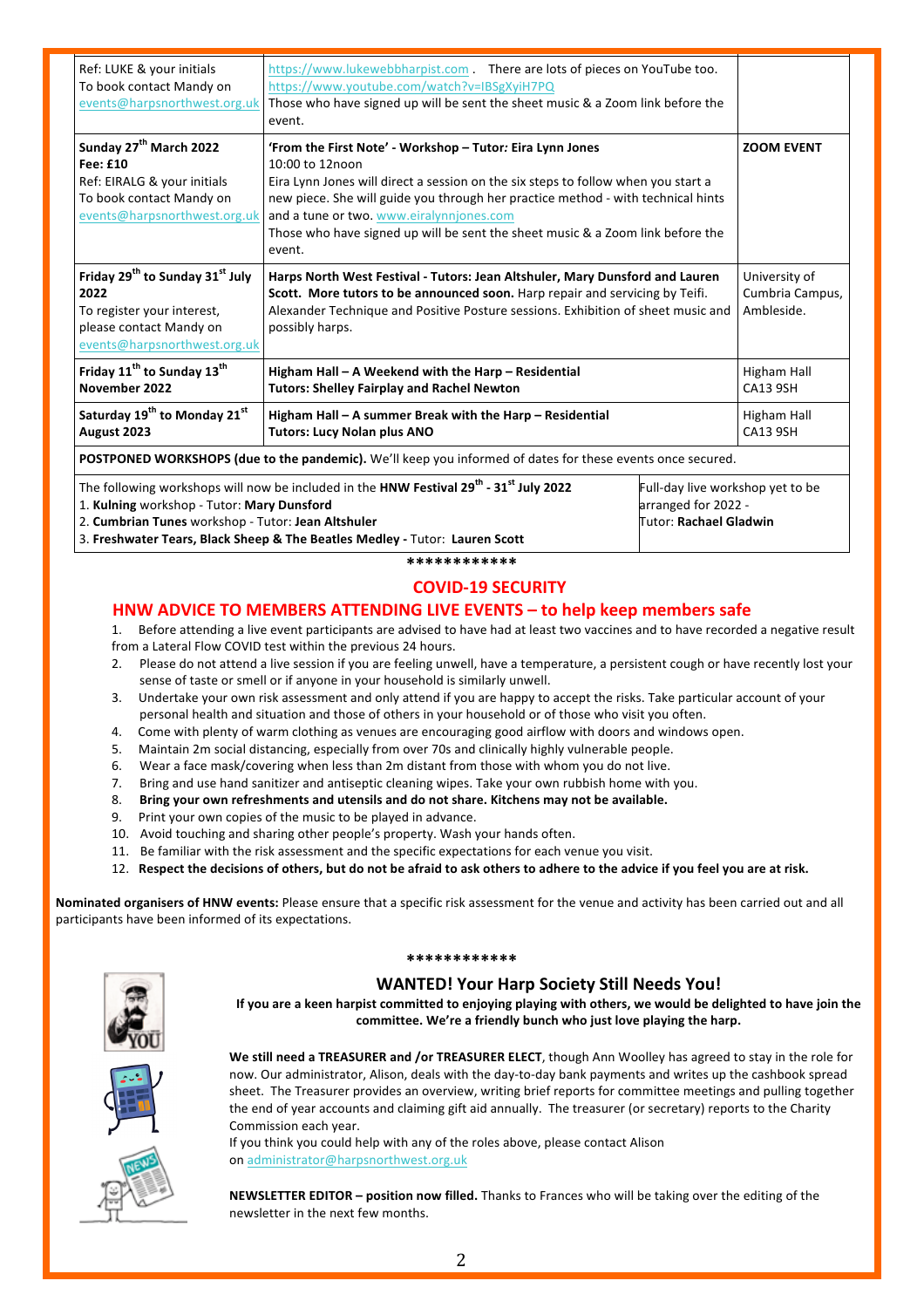| Other Dates for a Harpist's Diary 2021 (Times until the end of October are BST / UTC + 1) |                                                                                                                                                                                                                                                                                                                                                                                                                                                                                                                                                         |  |  |
|-------------------------------------------------------------------------------------------|---------------------------------------------------------------------------------------------------------------------------------------------------------------------------------------------------------------------------------------------------------------------------------------------------------------------------------------------------------------------------------------------------------------------------------------------------------------------------------------------------------------------------------------------------------|--|--|
| Free tutorial for<br>Autumn Leaves - a<br>jazz piece                                      | Ailie Robertson is offering harpists a free video tutorial for her arrangement of the jazz piece, Autumn Leaves.<br>The piece is suitable for early-intermediate players and harps with 25+ strings.<br>Sheet music is available to purchase: https://www.ailierobertson.com/harp-music-shop/the-autumn-leaves<br>Free tutorial: https://www.youtube.com/watch?v=dtciyj8i08s<br>Video performance by Ailie: https://www.youtube.com/watch?v=hyQ3wYf0jVE                                                                                                 |  |  |
| Online video course<br>Discount for HNW -<br>code HARPSOC25                               | Be Thou My Vision Masterclass. Tutor: Lauren Scott. This is a video course on the traditional hymn arranged by<br>Lauren Scott. Covers topics such as Understanding Musical Form, Exercises for Independence of Fingers, a Healthy<br>Practice Routine, Creating a Dynamic Range on Harp, Right Hand Harmonics and Creating Rich Voicings in your<br>playing. Suitable for intermediate to advanced levels (Grade 4 to post Grade 8) www.bit.ly/be-thou-my-vision                                                                                       |  |  |
| Next session: Tues<br>9 <sup>th</sup> November<br>20:00 - 21:30                           | Shelley Fairplay's Dynamic Harps Virtual Ensemble. A monthly free offering to all harpists to come together to<br>enjoy our wonderful instrument. First Tuesday of the month for 2021 https://startharp.com/dynamic-harps-<br>virtual-ensemble/ On Zoom and/or Facebook. Shelley also offers many other online courses.                                                                                                                                                                                                                                 |  |  |
| $6^{\text{th}}$ – 7 <sup>th</sup> November                                                | Transpennine Harps Online Festival with Tamsin Dearnley and Lucy Nolan<br>https://transpennineharps.org/festival2021.html                                                                                                                                                                                                                                                                                                                                                                                                                               |  |  |
| Sat 13 <sup>th</sup> November<br>19:30                                                    | Talisk – a popular Scottish folk band - in concert at the Brewary Arts Centre, Kendal<br>https://www.breweryarts.co.uk/event/talisk-2/                                                                                                                                                                                                                                                                                                                                                                                                                  |  |  |
|                                                                                           | October - December Heather Downie - Christmas Harp Collaboration 2021. Free to all harpists<br>Christ Child Lullaby; Away in a Manager; We Wish You a Merry Christmas<br>https://heatherdownieharpist.thinkific.com/courses/christmas-harp-collaboration-2021                                                                                                                                                                                                                                                                                           |  |  |
| 5 <sup>th</sup> November<br>onwards                                                       | KAREN MASHALSAY'S new lever harp book announcement!<br>A Harper's Yuletide has 20 old and new tunes for the season, arranged or composed by Karen Marshalsay, some<br>with variations, and suitable for elementary to advanced level players. There are 13 sets, but the tunes can all be<br>played as single pieces too. Pre-orders are now available for posting out on 5 November, and PDFs are available<br>too. Marsharp Music will be posting out worldwide! Books £12 plus postage PDFs £10<br>http://www.marsharpmusic.com/aharpersyuletide.asp |  |  |
| Fri 14 $^{\rm th}$ - Sun 16 $^{\rm th}$<br>January 2022                                   | Winter Harp Festival 2022 - Online. Join acclaimed harp tutors Ailie Robertson (Scotland), Kim Robertson (USA),<br>Park Stickney (USA/Switzerland), Marianne Gubri (France/Italy) for a weekend of workshops and concerts.                                                                                                                                                                                                                                                                                                                              |  |  |

#### **\*\*\*\*\*\*\*\*\*\*\*\***

# **HNW EVENTS COMING UP**

# Higham Hall - A Weekend with the Harp 12-14<sup>th</sup> November 2021. Course full. **Tutors: Ailie Robertson and Wendy Stewart**



#### As well as looking forward to a great weekend of harping, don't forget to stock up on: **Jane's Jams and Chutneys** – a message from Jane:

'Subject to any change in regulations I hope to bring along, as usual, Jane's Jams, a range of marmalade, jams and chutneys. I do not have a card payment facility so prefer cash payments, so please bring enough cash with you! Proceeds will be shared between HNW and the Dumfries and Galloway Branch of the Clarsach Society. Anyone wanting supplies who isn't going to Higham should contact friends who are! I'll do my best to meet demand, but although I've been busy I've not got quite so much stock as last time.'

**\*\*\*\*\*\*\*\*\*\*\*\*\***



### **Rehearsal for HNW Christmas Party - Tutor: Mary Dunsford** Saturday 20<sup>th</sup> November. Orton Market Hall. CA10 3RU.

Arrive 10:00. Playing from 10:30 to 12:30. A recording of this session will be made available to members. Donations welcome. Please use reference: ORTON plus your initials

To book please contact Mandy on events@harpsnorthwest.org.uk

Please bring your own refreshments as the kitchen will not be in use. Mary will guide us through a rehearsal of the pieces to be played at the HNW Christmas Party in December.

Members were sent the sheet music in September. If you have would like the music, please ask for it via the events@harpsnorthwest.org.uk Clouds in a Sunlit Sky - Eira Lyn Jones (2021 JaNEWary Challenge)

**O** Mio Babbino Caro – Puccini. Arranged by Lucy Nolan (May 2021 Zoom workshop)

**Sunrise – Judy Sharps (First place in the HNW Composition Competition)** 

Carol – arranged by Susan Lambert - to be confirmed

Plus a play-through of Pachelbel's Canon - Sylvia Wood's arrangement. You need your own copy of this or Mary's 'gentle' accompaniment. **Playing Groups – Seren Fach – Shelley Fairplay.** You need your own copy of this if you do not play in a playing group.

There is lots to practise **but DON'T FORGET, HNW PLAYING GROUPS** - you are invited to play a party piece of your choice at the Xmas party.

**\*\*\*\*\*\*\*\*\*\*\*\***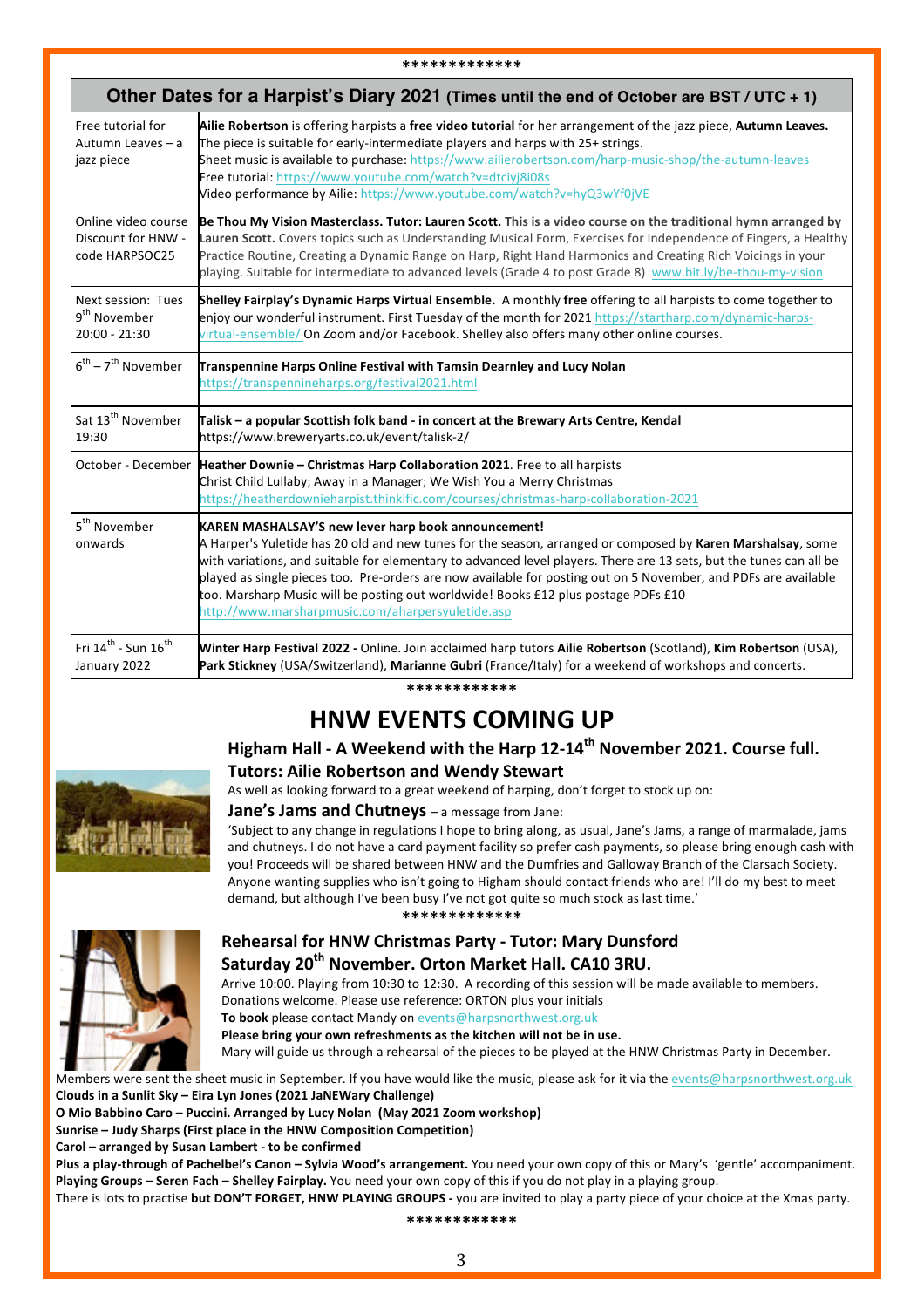



# **Absolute Beginners' Workshop - Tutor: Mary Dunsford** Saturday 20<sup>th</sup> November. Orton Market Hall. CA10 3RU

Arrive 13:15. Playing 13:30 to 16:00

Fee: £25. For details of how to pay see the end of this newsletter.

Share your love of the harp by encouraging your friends and family to have a go at playing this beautiful instrument. No musical experience is necessary. Harps, music stands and sheet music are provided.

#### Please bring your own refreshments.

To sign up please contact Mandy on events@harpsnorthwest.org.uk

There will be an opportunity to hire a harp from HNW at the end of the session. Harp hire: £70 per quarter, minimum 3 months up to 12 months. £50 deposit. Membership of HNW is a requirement.

#### \*\*\*\*\*\*\*\*\*\*\*\*



# **Play and accompany carols - Tutor: Susan Lambert - on Zoom**

**Sunday 19<sup>th</sup> December** - Time to be confirmed

Donations welcomed.

Susan will lead us through numerous carols guiding us in developing various accompaniments. To offer to lead a favourite carol, please contact Susan on events@harpsnorthwest.org.uk, making sure you have the permission of the arranger to share the music. This session was great fun last year; have your mulled wine and mince pies to hand!

No need to sign up - all members will be sent a multitude of Christmas Carol lead sheets and the Zoom link before the event.

# **MACMILLAN 'COFFEE MORNING' PLAYALONG SESSION – ON ZOOM Sunday 10th October 15:00 – 17:00**

**NEWS of recent HNW EVENTS**

Thank you for a wonderful play along event I really enjoyed it. It was lovely to see everyone and to play along to some pieces which were at just the right pace for me. Others, that I loved, were a challenge which is great and I'll be practising them over the coming weeks. A special thanks to all the wonderful people who led various pieces for us to enjoy. **Annie Allison**

Fourteen harpists from across the UK (Scotland, South Wales, Leicestershire) met on Zoom and enjoyed each other's company playing a wide repertoire of tunes, sharing tips on technique and chatting. A big thank you to Judy Sharps who skilfully lead us through Eriskay Love Lilt, arranged by Anne Macdearmid, and Clouds in a Sunlit Sky, Eira Lynn Jones. Gill led us through the Grenadier and the Lady, arranged by Anna Cosby Gaudet, and O Mio Babbino Caro, Puccini, arranged by Lucy Nolan. So some useful practice for the HNW Christmas Party. We looked at Tamsin Dearnley's easy pieces, Scarborough Fair and Lavender is Blue and discussed how they can be embellished to fill out the

sound. We listened to Tamsin's recording of her Breton Style Dance as none of us felt up to playing it. Thank you to Tamsin for making these pieces freely available on her website. https://tamsindearnley.co.uk/sheetmusic.html

Finally we played through some of the HNW competition compositions either to the video or led by the composer themselves (very brave!). These were: Cultures Entwined - Gill Salter-Smith; Out Walking with a Butterfly - Kath Wilson; Finding Sunshine - Marie Carson; Sunrise - Judy Sharps. It was fascinating to hear the story behind each composition.

All members were sent the sheet music that we played which is so generously shared with us by harpists. If you have enjoyed the music, please consider making a donation. Click on https://thyg.uk/BUU004397660. So far we have raised £155 for MacMillan Cancer Support. Very well done everyone and thank you! Gill Salter-Smith

**\*\*\*\*\*\*\*\*\*\*\*\***

# **HARPS FOR HARMONY 2020-21**

LIVE RECORDING of PACHELBEL's CANON – AT LONG LAST!!! performed by members of HARPS NORTH WEST at St Bees Priory, West Cumbria **Saturday 23rd October 2021** 

> **Musical Director: Mary Dunsford Recording manager: Jon Borgia**

**Mary's vlog of the day!** https://www.youtube.com/watch?v=1DmTZrgf1Lc



It was an early start for most of us and a long journey for most on a blustery wet day. But what an amazing experience was waiting for us. The cheery Eric, visible in his hi-glo, gave a warm welcome and enabled us to unload harps, etc. with ease.

Mary, and Jon and his crew, magically cleared pews to create a large open space in which the harps sat very well. St Bees Priory looked beautiful and the acoustics really enhanced the sound. It was a pleasure to play in those surroundings and with lovely fellow harpists. The morning was spent playing through and recording the piece *n* number of times. With Mary's encouragement we increased in confidence at every go. After a pleasant lunchtime break the filming began. The 'techies' worked quickly to remove all the sound recording gear and set up for filming. It was fascinating watching the techies do what they do and how they created imaginative shots! Can't wait to see the final result in the springtime. Thank you to Mary, Jon, the team and all at St Bees Priory, and to all the harpists who made a very great effort and long journeys in order to be with us for the day. **Gill Salter-Smith**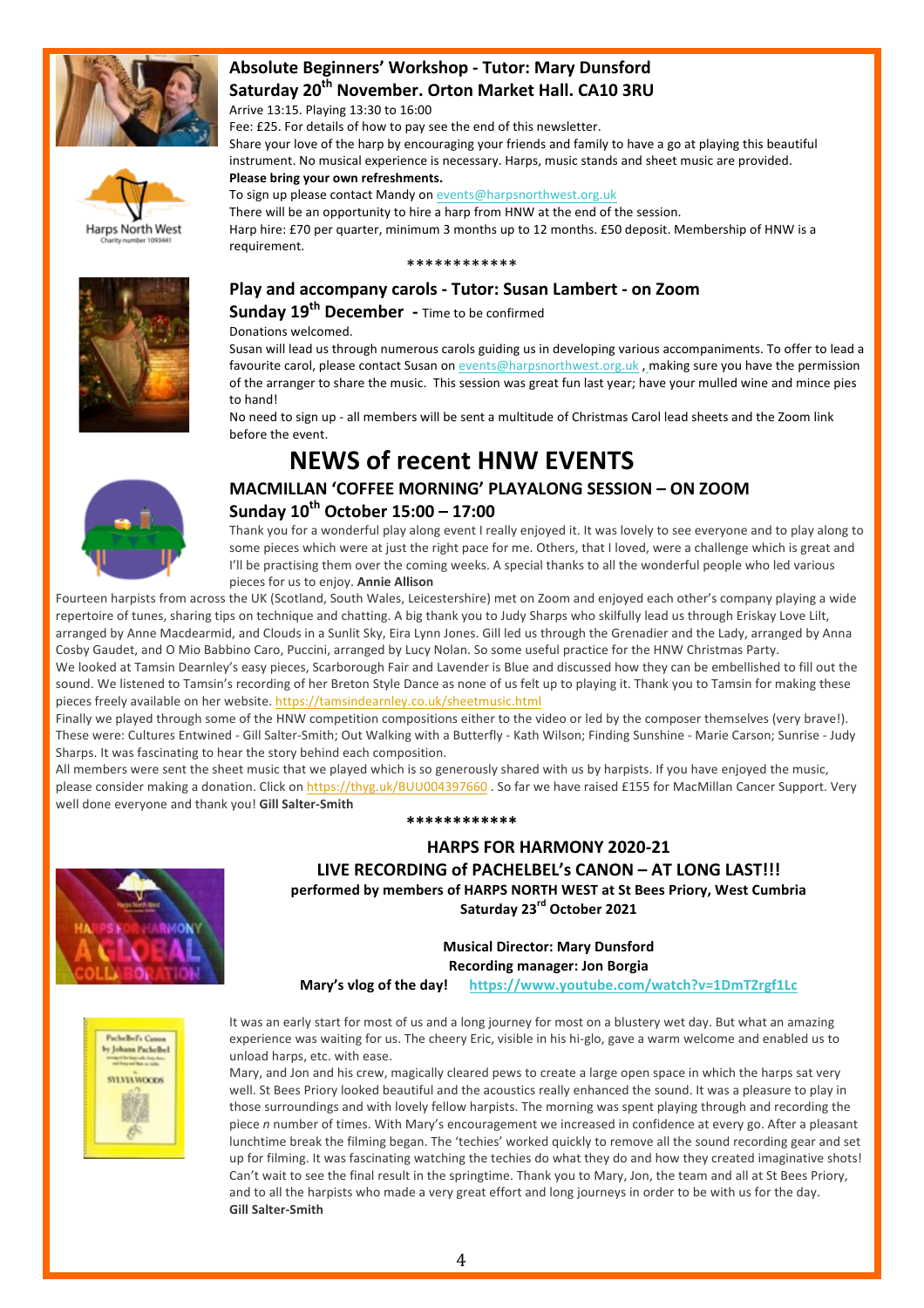I had the most amazing time with Mary, and other harpists, on Saturday at St Bees Priory, making a recording of Pachelbel's Canon. The whole experience was so relaxing, not at all intimidating! Everyone was really friendly, which put me at ease from the onset. I feel like a true member of Harps North West, having personally met such lovely, friendly people! A new 'extended' family!! Thank you again! PS, love this YouTube Vlog recording, makes me feel even more excited about seeing the final edited version! Thank you, Mary and Jon (and your two super support workers!) for such an amazing day! I thoroughly enjoyed it. Kath Wilson

Thanks so much for all the hard work, a great experience, looking forward to the video! **Frances Quinn** 

Although I felt a little daunted about what was to come at the recording at St Bees... was the 'Gentle' sheet going to carry me? Mary, as usual, put us at ease right from the start and the morning just flowed with the music. The afternoon was real fun as it did not matter how many wrong notes you hit as the important issue was to 'keep smiling' for the camera. I arrived home very tired but extremely happy to have been part of the recording team. Thanks Mary, Jon and The Team. A wonderful day. Kate Pearson

It was a lovely, if tiring, day. So nice to chat to everyone as well as working hard. I enjoyed the chance to explore the Priory and Old Hall too, a place I had never been too but always wanted to see. Jane Freshwater

#### **Harps at St Bees Priory**

Early start long drive nerves tuning setup concentration counting in Pachelbel's Canon again and again and again Headphones cables monitors mics cameras Laughter backache jokes stretching coffee breaks Reset replay rewind reset restart cut Standing by recording take 2 ....take 16 ..... Smile breathe relax shoulders down elbows out Sore fingers stiff back aching head weary bones Dark arches red gold carpet stunning roof Serene strains of harps in harmony soar into the sacred space Resounding Dusk falls stained glass glows Silence is waiting **Judy Sharps** (This is just waiting to be set to music, Judy??? – from the editor)

#### Background to the HNW Harps for Harmony Project – from January 2020 to October 2021

Pachelbel's Canon, arranged by Sylvia Woods, was taught by Mary Dunsford in the 2020 HNW JanNEWary Challenge, Days 24 to 31. **https://harpsnorthwest.org.uk/online-learning-links-/janewary-challenge-2020.html**

28<sup>th</sup> March '20, live recording postponed due to the pandemic.

1<sup>st</sup> May '20, deadline for harpists' video submissions.

**19th June'20 Video Launch Day** 

#### **https://www.youtube.com/watch?v=Yyv1JTuuI7o&feature=youtu.be**

**196** video clips. **109** harpists from across the globe. **19** young persons (youngest age 5) https://www.harpsnorthwest.org.uk/harps-for-harmony.html Please keep on sharing the video with your friends, family and contacts.

**\*\*\*\*\*\*\*\*\*\*\*\***



### **Play Jazz and Blues on the Harp - Workshop - Tutor: Tamsin Dearnley Sunday 31st October Zoom**

Eleven members, including two new members, attended the workshop with Tamsin on Zoom and a further nine have requested the recording. The workshop was very much appreciated.

# **Members' comments:**

'What a brilliant workshop with Tamsin yesterday! I didn't notice the rain outside... it was so interesting to do the theory too... although I didn't follow it all... I'm going to watch the recording to catch up!' Judy T.

'This is brilliant! Thank you for an exciting morning.' Linda T. 'More please!' Frances Q.

'It's the first workshop of Tamsin's that I've attended. I really like her teaching style and how she breaks things down. It makes it very accessible. I did an online Jazz and Blues course with another tutor a couple of years ago and I found the content of the lessons too much. Sometimes less is more if you know what I mean.' Linda D.



'Just listened to the recording of Tamsin - great fun. What an earworm the Bags Groove is. Looked up the track on YouTube and there are lots of backing tracks at different speeds you can play along to, as well as the original track of Miles Davis that she played for us. Members may like to try playing along! All quite fast but there is one slightly slower I could just about keep up with just right hand. Something to work on. Haven't nailed it with both hands yet!' Judy S

For more information about Tamsin visit her website: https://tamsindearnley.co.uk/

**\*\*\*\*\*\*\*\*\*\*\*\***

### **The Harps North West Inaugural Composition Competition 2021**

Winners were announced by the judges, Shelley Fairplay and Lauren Scott, on 19<sup>th</sup> June

A Play-along to all sixteen Lockdown Compositions was held on  $11^{th}$  July; both events were held on Zoom.

A message from Susan Lambert - Thank you so much to everyone who took part. Everyone who entered the competition will receive a gift from HNW of a manuscript book and pencils.

A pdf booklet of all the compositions will be sent to all HNW members soon.

**A hard copy** of the booklet will be available to purchase – more details to follow.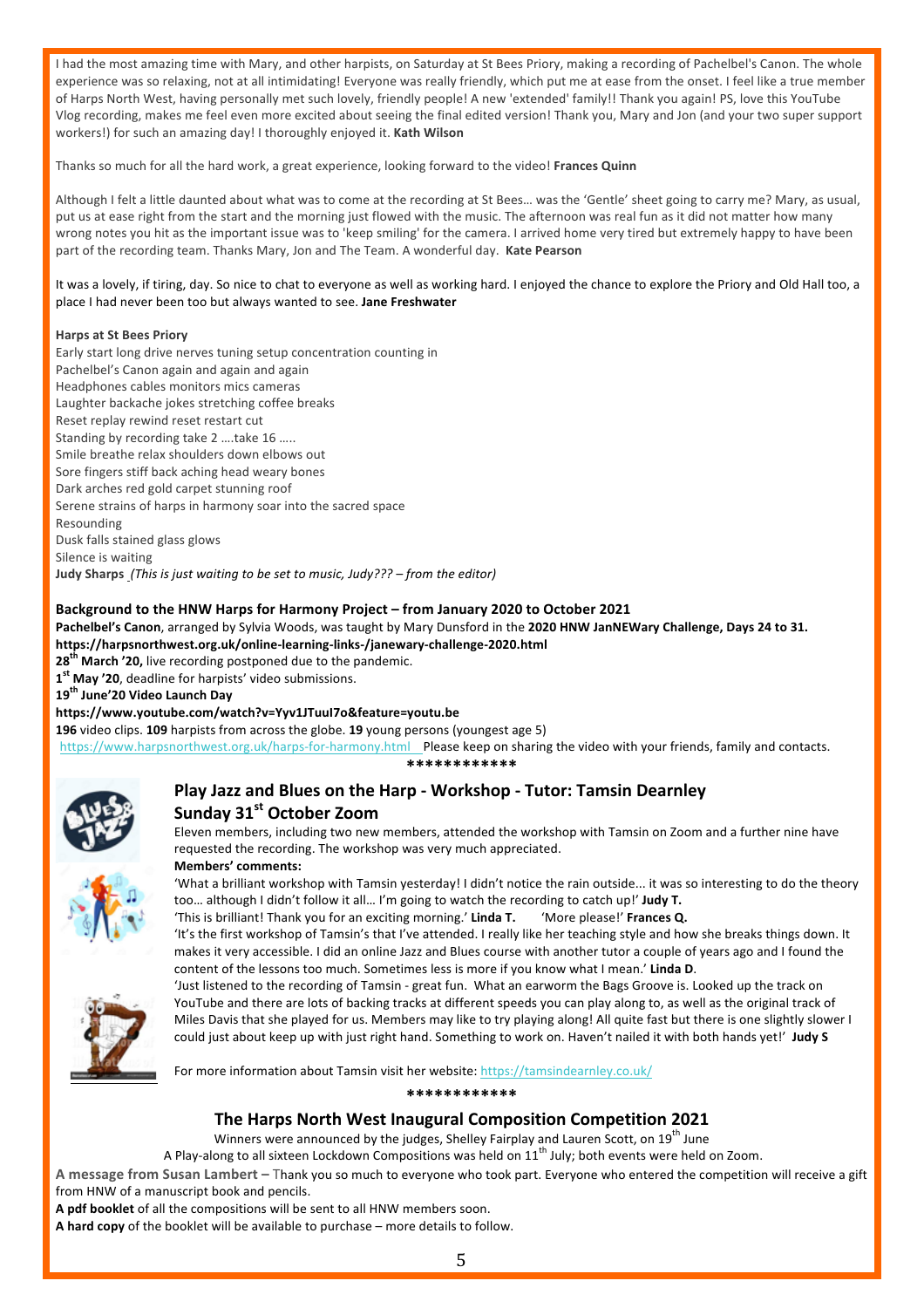We look forward to playing all sixteen pieces in future get-togethers whether live or on Zoom. You can hear the winning pieces in our winners' announcement video on YouTube: https://youtu.be/98CbB0kYzwY

Look out for Judy Sharps, 'Sunrise', that we are playing at the HNW Christmas Party!

Don't forget, the links to the Bitesize videos and pdfs giving guidance on how to approach composition, will stay on our website so that you can access them any time. You can find them here: https://harpsnorthwest.org.uk/composition-month/bite-size-composition.html

**First Place 'Sunrise' - Judy Sharps**





**Third Place: 'Out Walking with a Butterfly' - Kath Wilson** 



**Special commendation: 'Marmalade, Schokolade' - Maureen O'Sullivan**



# **NEWS FROM MEMBERS**







**Songs of Hope Eira Lynn Jones** https://www.eiralynnjones.co m/shop-1



Needed a plain sheet to cover the red background that makes seeing the strings very difficult!



Lovely to receive flowers after the performance! ...the only performer left - still packing up the harp!

# **Thank vou to Eira-Lynn Jones – an article from Alice Pell**

I was recently invited to play my harp for the 'Tiger Lily Trust' during International Baby-Loss Awareness Week. At the end of the week parents affected by early miscarriage or Infant loss may gather to hold a remembrance service or informal ceremony to join the 'Wave of Light' when candles are lit around the world at a given time. This is not to mark the end of the week, far from it but recognition of the journey we are on together in uniting parents in their grief. I am a member of this group. This subject is very much viewed as 'taboo' and not openly talked about, so this is why it felt very personal to me to be asked to play at this year's face-to-face gathering in Kendal.

I wanted to find the right piece of music that I felt was chosen with my heart and would reflect the atmosphere of our gathering, many of us meeting for the first time since March lockdown too. When there are so many amazing harp pieces out there it was going to be hard to choose just one! I had recently purchased Eira-Lynn's 'Songs of Hope' book of original compositions she had written during lockdown. One of the pieces I was particularly drawn to is her 'River Daydreams' piece. Played at a slightly slower tempo it really has a special quality about it. I then set about emailing Eira to ask her kind permission for me to perform it at our gathering and to explain to her what it was all about? I was really thrilled when she replied to me and her words alone gave me the confidence and strength to perform this piece. On the night, we were able to perform outside at the foot of Kendal Castle. It was dusk, the moon had risen and the chill of the October evening was settling in. We all lit our candles and held them close in our jars whilst I played Eira's piece. We honestly could not have asked for a better evening for this occasion.

Once the music had finished, we all walked up the hill to the castle with our head torches on and candles in hand. The light was drawing in and the stars were appearing high in the heavens above. I think our thoughts, prayers and music certainly made us feel closer to our 'lost but not forgotten little ones' that night as the lights of Kendal twinkled below in the darkness.

Shortly after the event, I emailed Eira back to thank her and let her know how the performance had gone. I sent her a photo from the evening and she said she might share this in her newsletter. So, I thought it would be nice to share my story here with Harps North West too in recognition of the lovely music of hers that we have all recently been enjoying in her 'Summer Days' book too. It just goes to show that although my path is different to how it may have turned out, I am still grateful for having my harp by my side all these years to help get me through. Thank you Eira.

*Thank you Alice for sharing a very personal and moving experience with us. The Editor – Gillx* 

#### **\*\*\*\*\*\*\*\*\*\*\*\***

### **Charity Concert in Brough, Cumbria - Sue Millard**

I sing with a community choir called Middle Eden Voices, led by Barbara Gilbertson. Choir re-started in mid-September and our first gig was a concert at Brough on 23<sup>rd</sup> October – rather a short period for rehearsal when we were all so rusty from the long lay-off – so Barbara chose eight pieces that the whole choir were familiar with, and interspersed them with solos and duets. I was one of those she asked to fill a slot. We had a couple of practices together, sorted out which keys her violin and my harp could 'meet' in, and picked three duets and a solo for the concert. At home I dug out a plain offcut of curtain and practised with it spread on the floor beyond the harp. That worked very well on the night to hide the chapel's redpatterned carpet. Barbara really wanted to include a lullaby in F called 'Little Boats', by Harold Boulton. Gulp! Cue many hours of practice to get the syncopated sections 'under my hands'. Fortunately she put it first in our set so that I could get it over with. However I'm ashamed to say that despite the lever changes having been the very first section I put into my practice, they vanished completely in the performance and I have no idea why. 'Women of Ireland' in G was an obvious choice as a tribute to the late Paddy Moloney of The Chieftains and, of course, to Derek Bell (find it on YouTube). For Ivan Drever's 'Leaving Stoer', arranged in A flat, we ignored the key signature and played in A. Margaret Collin's lovely arrangement of Duncan Johnson's slow air 'Sine Bhan' (Fair Jeanie) in E flat was my closing solo.

A mum and her daughter came up afterwards to chat so I let the little girl have a play on the harp and gave her mum a leaflet for the Beginners Workshop at Orton - I wonder how that will go? Great to see live 'gigs' going ahead now, creating more and more interest in the harp! Pease let us know about what you and your playing group have been up to!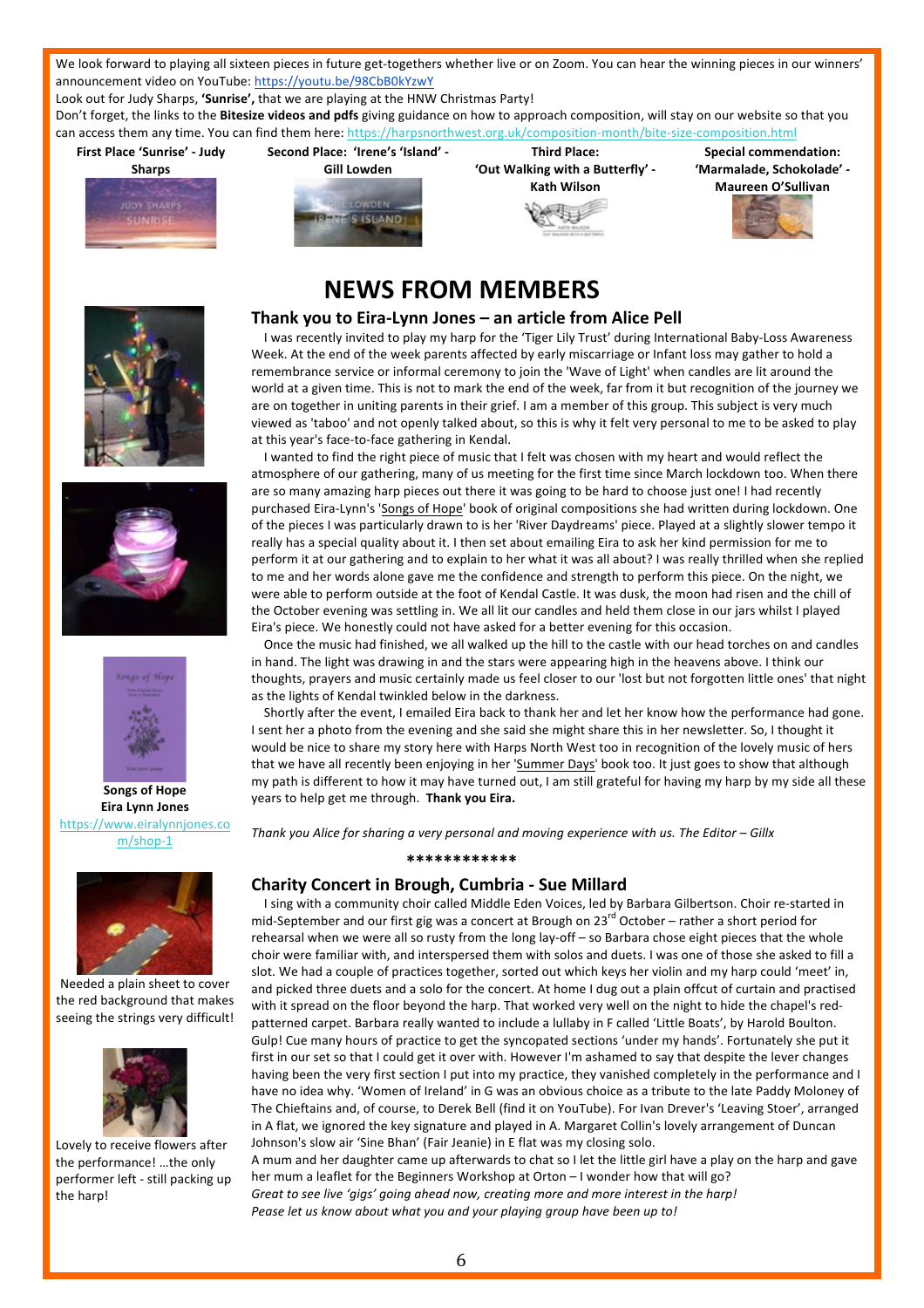#### **\*\*\*\*\*\*\*\*\*\*\*\***



**Catrin Finch & Seckou Keita - concert - 30<sup>th</sup> and 31<sup>st</sup> Oct, Liverpool & Ulverston** 

When attending the Catrin Finch and Seckou Keita concert on Friday, in Liverpool, with my friends, I felt full of excitement and great anticipation! The music was mesmerising and so uplifting! Catrin and Seckou played as 'one' creating musical conversations at times, entertaining their audience brilliantly! The orchestra was amazing too, subtly supporting the two artists. Everything was perfect. Would love to see the concert again! **Kath Wilson**

#### **\*\*\*\*\*\*\*\*\*\*\*\***

#### **Harp String Buttons!**

Take the agony out of replacing harp strings!

To all the harpists out there who have struggled with the harper's knot, Dusty Strings have heard your cries of frustration, and are thrilled to finally be able to share The Harper's *NOT*!



They know tying the traditional knot with a slippery string and tiny spline is difficult or painful for many people, sometimes to the point of near impossibility, and that means a broken harp string can be a huge source of stress and anxiety. They attacked this problem at various points over the years, looking for a string anchoring method that would be easier on the hands, would be relatively simple to use, and would hold firm without causing string breakage or loss of tone. It was a more difficult journey than we thought it would be, but we think String Buttons check all the boxes.



- Larger than a spline
- Infinitely reusable
- Can be threaded in a simple pattern without the need for tightly pinching with your fingers
- Won't spring apart midway through the knot
- Makes use of the mechanical power of the tuning pin to cinch down the knot
- Fits nylon and gut strings up to  $.080$ "/2 mm on any make of harp (see FAQ tab for more details)

A pack contains 12 black String Buttons, an instruction card, a link to the video instructions on this page, and an extra, quick-reference instruction card that you can keep handy or pass on to a friend.

https://www.morleyharps.co.uk/dusty-strings-string-buttons-c2x35711166

**\*\*\*\*\*\*\*\*\*\*\*\*** 

**A Bit of Fun**

**A Fishy Tune**

**Eileen Bentley**



# **\*\*\*\*\*\*\*\*\*\*\*\* Harp Bag project**

Just before the first lockdown I bought a second-hand Fireside cardboard harp for my young god-daughter. She had shown great interest in my harp when visiting us and would sidle up to me and say, 'Please can we play on the harp?' She did not receive the harp until July 2021. She is enjoying playing and exploring the strings. After a couple of lessons, her technique is far better than mine! The extra down-time we all had in lockdown gave me a perfect opportunity to work out how to construct and finally complete a harp bag for the cardboard harp. It is made of two padded pillowcases, a large scrap of lovely flowery cotton material my neighbour gave to me, extra padding, stiffening that protected a new bed, cardboard stiffening from the box a fire pit came in, bought during lockdown, and the upholstery backing of an old sofa my neighbour was throwing out. I bought the zip, strapping and edging. Much of the bag is hand sewn because I am rubbish at getting the tension right on a sewing machine and parts of it were far too thick for the machine to manage. Here is the process, the end product and a very happy harpist. **Gill S-S**